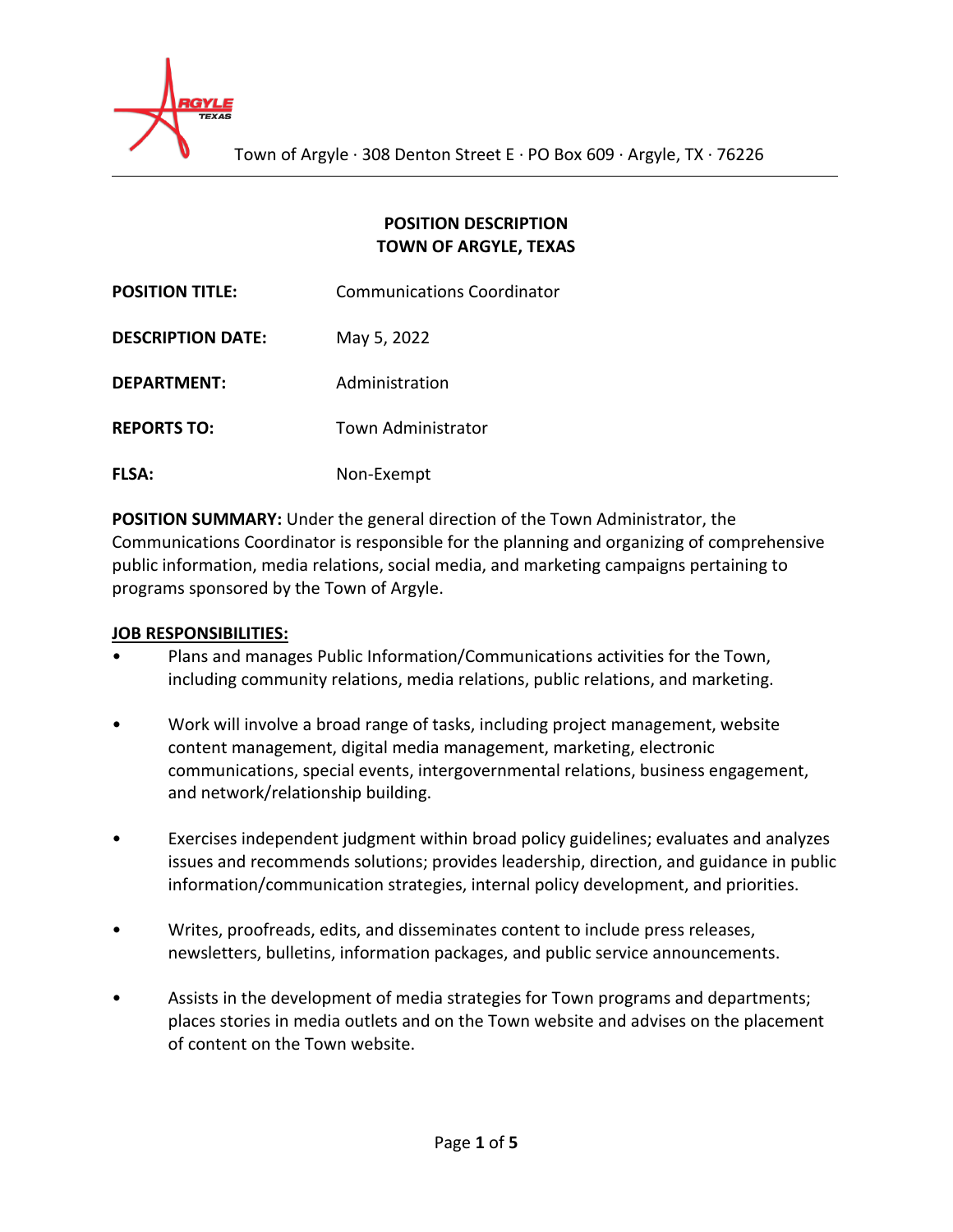- Works with the Town's Police Department to promote community outreach to neighborhoods and provide feedback to Town Staff.
- Develops, manages, and posts content for the social media, website, and other platforms; maintains a consistent writing style, voice, and branding across platforms.
- Identifies content requirements and suggests content strategies and deliverables as a part of robust communications plans, departmental goals, Town Management Directors, and/or smaller day-to-day projects or tasks. This can include conducting content audits, as well as gap analyses.
- Establishes effective relationships with journalists to promote the Town's image; responds to inquiries from news media and Town departments.
- Designs and maintains communication materials, including digital content, brochures, promotional materials, and publications using a variety of media.
- Attends Town and local meetings to collect information and encourage effective communications.
- Promotes Town services and events through a variety of communication platforms, including the integration of the Town's website, social media, and other emerging platforms.
- Serves as Town spokesperson to provide public information and promote public awareness of Town programs and events.
- Conducts and coordinates assigned projects, research studies, surveys, and special events; analyzes and interprets data and communicates results.
- Manages contracts associated with a variety of communication platforms. Monitors websites for maintenance, routinely check web traffic analytics and train other members of staff on CMS usage when necessary.
- Interprets and explains Town programs to clients, community groups, committees, staff, and volunteers; resolves problems, and customer service inquiries within the scope of authority.
- Oversees setup and operation of Town audio and video equipment to record and broadcast meetings and events as needed.
- Performs other duties as required or assigned.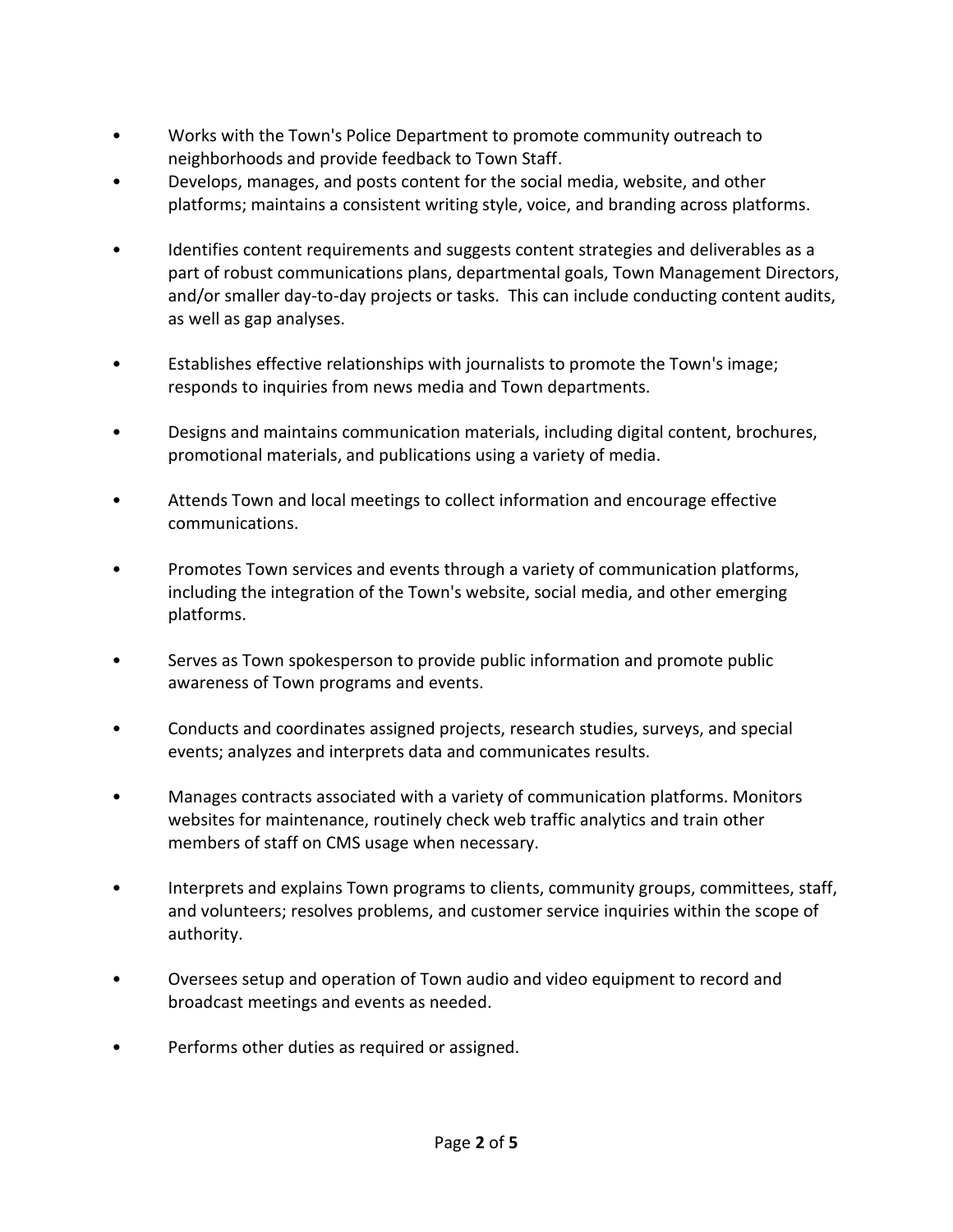## **JOB REQUIREMENTS:**

Knowledge of –

- Applicable Federal, State, and local laws, codes, ordinances, and regulations
- Principles of public administration, including specialized areas of statistics, administrative research and analysis, and program planning
- Standard operating procedures and legal obligations with respect to the release of data and reports to the public and other agencies
- Municipal organization and programs, local government relationships, and community relations
- Functions, authority, and responsibilities of an elected Town Council
- Research and reporting methods and techniques
- Methods and techniques for developing administrative reports and business correspondence
- Techniques for providing a high level of customer service by effectively dealing with the public, vendors, and Town staff
- The structure and content of the English language, including the meaning and spelling of words, rules of composition, and grammar
- Modern equipment and communication tools used for business functions and programs, projects, and task coordination, including computers and software programs relevant to work performed

Skills in –

- Computer design and editing processes, including experience using Adobe InDesign, Adobe Photoshop, or similar
- Operation of video recording equipment, audio equipment, and other television broadcasting equipment
- Formatting and uploading video content for publication
- Compose business correspondence and documentation
- Compose news releases and feature articles; develop brochures, pamphlets, advertisements, and marketing material
- Communicate clearly and concisely, both orally and in writing, using appropriate English grammar and syntax
- Ability to work well under pressure and manage time effectively
- Ability to develop new strategies and innovative ideas
- Establish, maintain, and foster positive and effective working relationships with the community-at-large, Town Council, public officials, boards, agencies, citizen groups, and those contacted in the course of work

# **EDUCATION AND EXPERIENCE:**

Bachelor's degree in Journalism, Communications, Public Relations, Marketing or related field; AND three (3) years of increasingly responsible experience, preferably within the public sector; OR an equivalent combination of education, training, and experience that will allow the incumbent to successfully perform the essential functions of the position.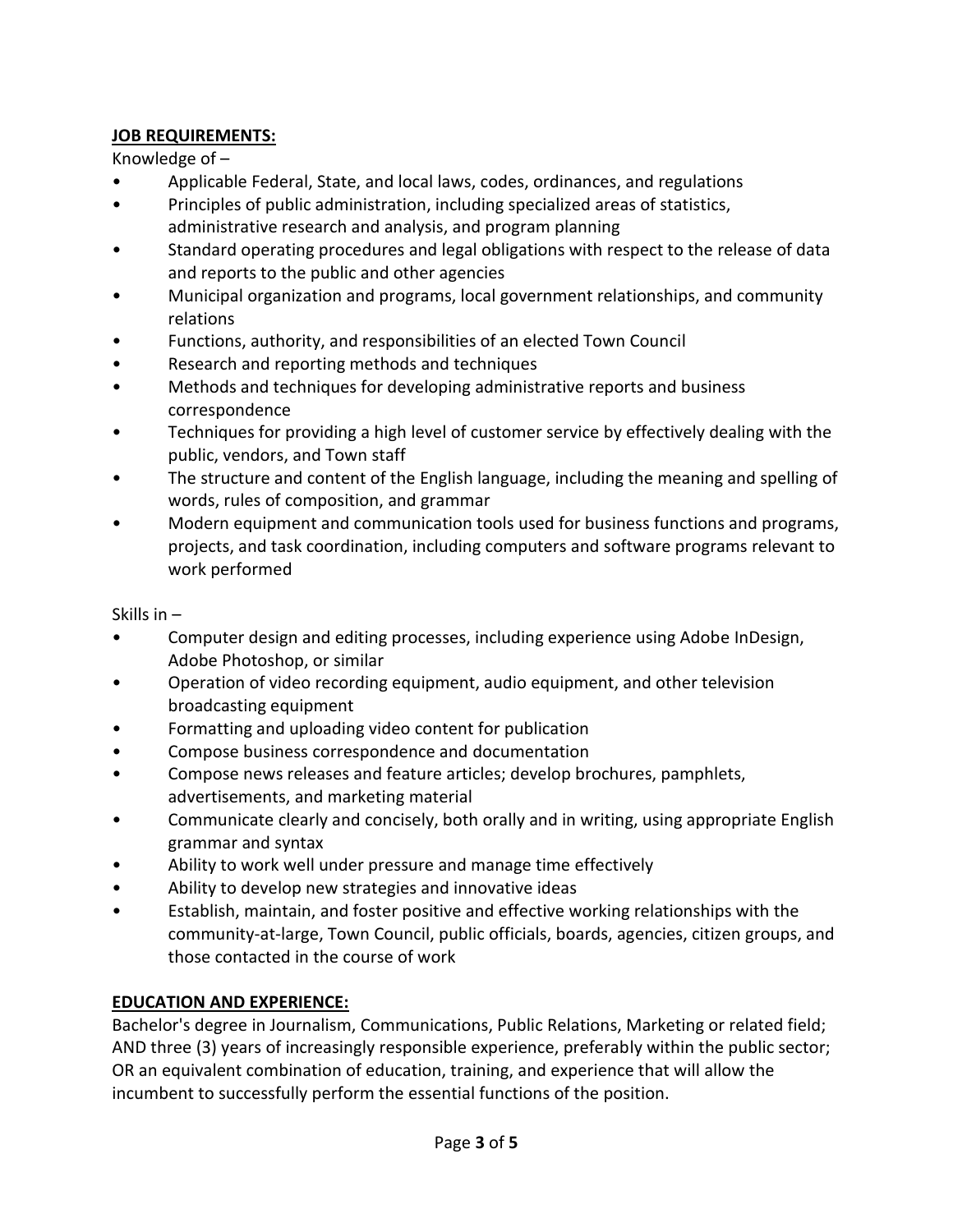## **LICENSES, CERTIFICATIONS, AND EQUIPMENT:**

A valid State driver's license may be required.

Work is performed in an office environment and requires the use of standard office equipment such as personal computers and related software, fax machine, and copy machine.

### **DISCLAIMERS:**

This job description is:

1. Intended to describe the general nature and level of work being performed by any employee assigned to this job title. It is not intended to be a complete list of all job duties, responsibilities, and/or behaviors of employees in this job. It is intended to describe the essential functions of the position that a qualified individual must be able to perform, either with or without reasonable accommodation.

2. Not intended to limit or modify the right of any supervisor to assign, direct, and control the work of employees under their supervision.

3. Not an employment agreement or contract. The Town of Argyle has the exclusive right to alter this job description at any time without notice as the needs of the employer and requirements of the job change.

A criminal history, driver's license check, and drug test are required for employment.

*In compliance with the Americans with Disabilities Act, the Town of Argyle will provide reasonable accommodations to qualified individuals with disabilities and encourages both prospective and current employees to discuss potential accommodations with the employer.*

*The Town of Argyle does not discriminate on the basis of race, color, national origin, sex, religion, age, or disability in employment or the provision of services. The Town is an equal opportunity employer.*